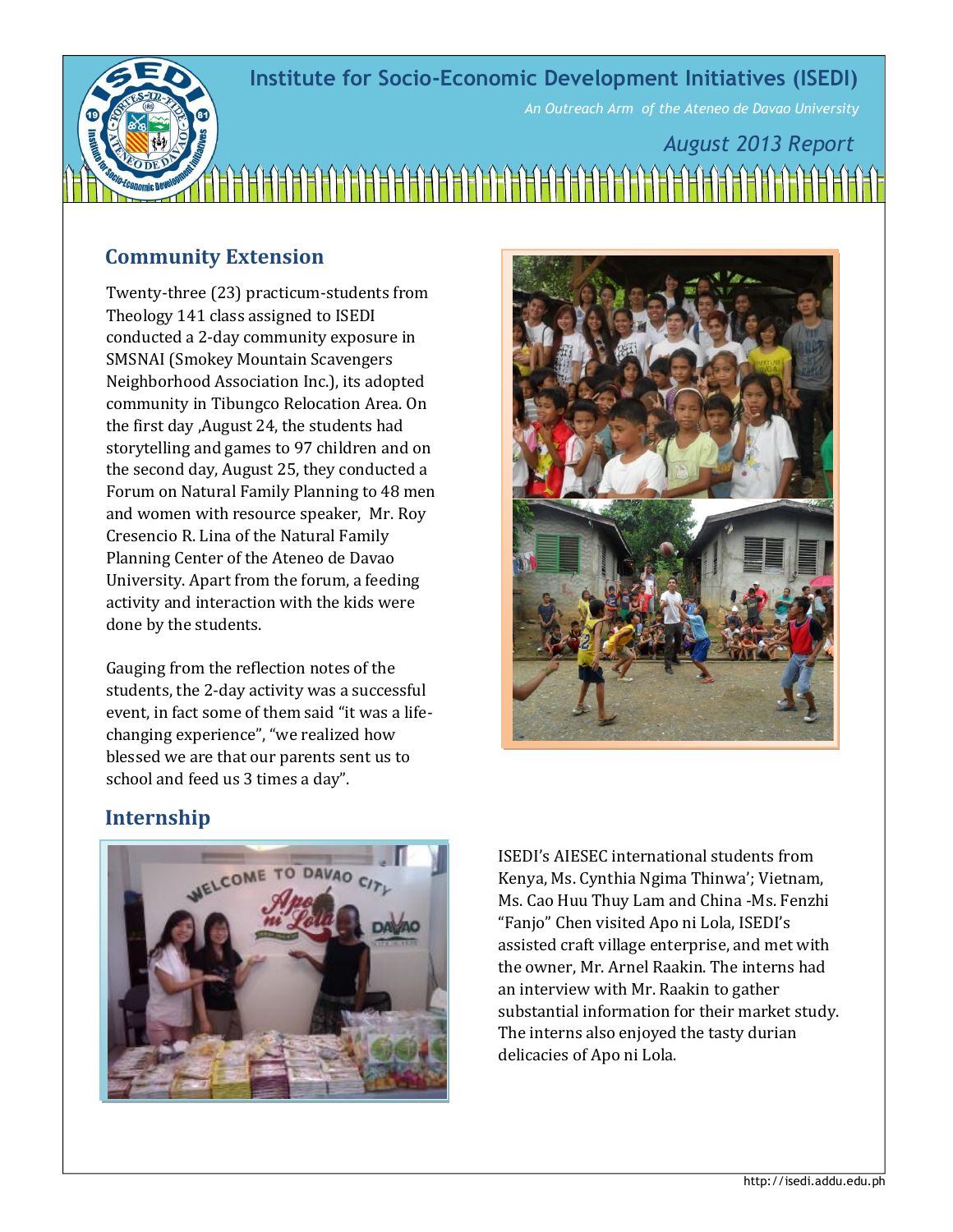#### **Balik Uma Campaign**

As Balik Uma Campaign progresses its implementation, updating and monitoring of target and accomplished activities are continuously examined during the whole month of August. In Sitios Bango, Mambosao and Bongkilaton, food subsidy support and farm implements were distributed.

Farmers in Bango and Mambosao were done with the clearing and brushing of 2 hectares each of trial farm ready to be planted. The seeds will be provided by Masipag soon.

In Bongkilaton area, more than 2 hectares of trial farm has been planted with corn and 20 farmers have done clearing, brushing and planting as well.

Twenty-two (22) beneficiaries in Letter V were interviewed for baseline profile.

Twenty (20) farmers have done land preparation and fifteen (15) farmers have planted. A total of Ninety (90) kls of benhisamais (corn seeds) are yet to be accessed and supplied to the farmers.



#### **CVEDS Monitoring (Craft Village Enterprise Development and Strengthening)**

Elmars Porkskin Chicharon participated in the 4-days kadayawan trade fair in celebration of Kadayawan Festival at the Davao Convention Center last August 15 – 18, 2013. Elmars generated a total sales of about P9,000.00.